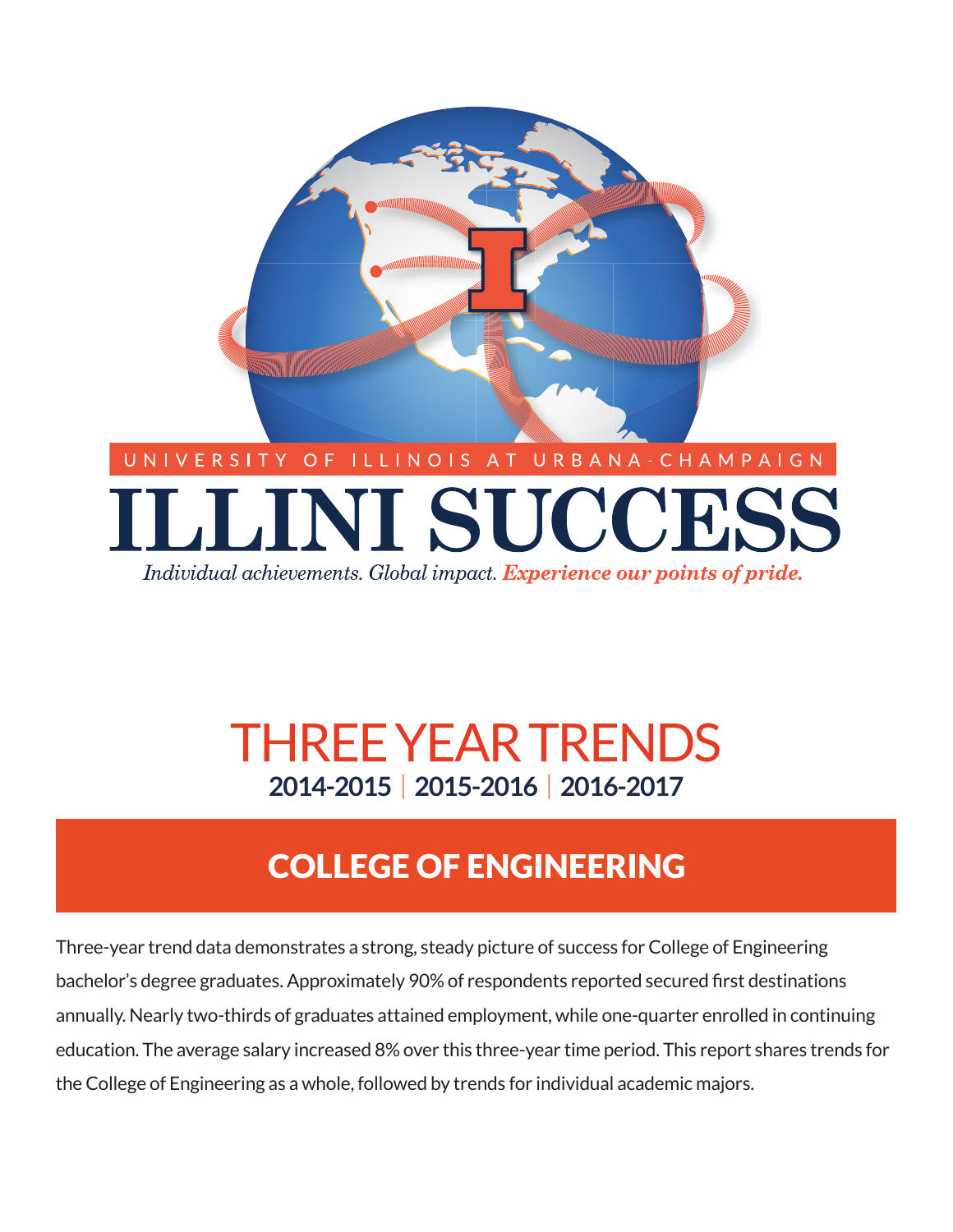# **College of Engineering**

| <b>Class Overview</b>                     | 2014-2015 | 2015-2016 | 2016-2017 |
|-------------------------------------------|-----------|-----------|-----------|
| <b>Number of Graduates</b>                | 1,788     | 1,750     | 1,690     |
| <b>Number Respondents</b>                 | 1,406     | 1,371     | 1,273     |
| <b>Knowledge Rate</b>                     | 79%       | 78%       | 75%       |
| <b>Reported Secured First Destination</b> | 88%       | 91%       | 92%       |
| <b>Primary Status</b>                     | 2014-2015 | 2015-2016 | 2016-2017 |
| <b>Employed</b>                           | 68%       | 69%       | 66%       |
| <b>Continuing Education</b>               | 20%       | 22%       | 26%       |
| <b>Volunteer / Service</b>                | $1\%$     | $1\%$     | $~1\%$    |
| <b>Seeking</b>                            | 10%       | 8%        | 7%        |
| <b>Other</b>                              | 2%        | $1\%$     | 1%        |
| <b>Full-Time Employed Annual Salary</b>   | 2014-2015 | 2015-2016 | 2016-2017 |
| <b>Average Salary</b>                     | \$69,627  | \$71,856  | \$75,450  |
| <b>25th Percentile</b>                    | \$60,000  | \$60,000  | \$63,000  |
| <b>75th Percentile</b>                    | \$75,000  | \$80,000  | \$85,000  |



## *Secured a First Destination Full-time Employment Salary Trends*

### **(25th Percentile, Average, 75th Percentile)**

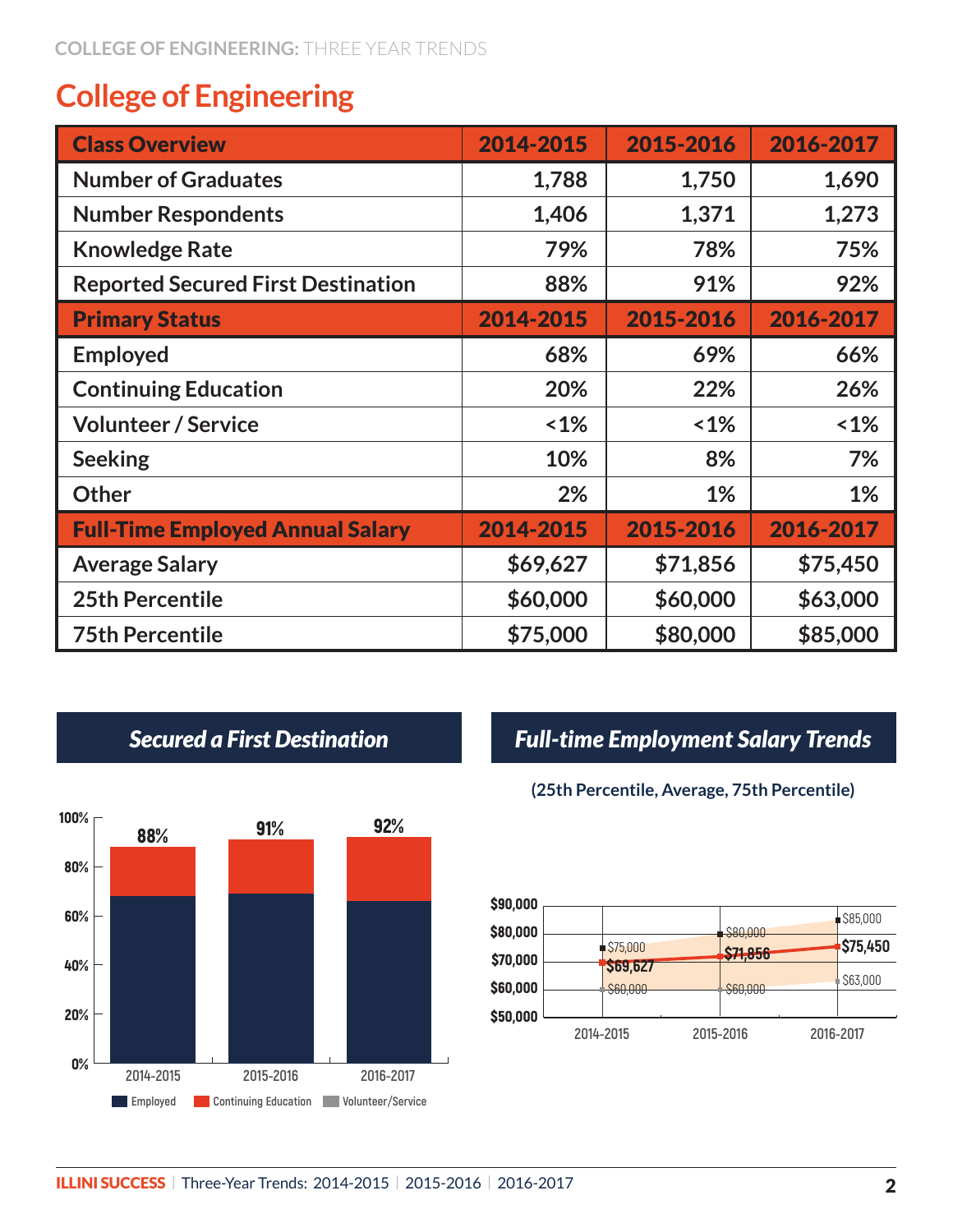# **Materials Science & Engineering**

| <b>Class Overview</b>                     | 2014-2015 | 2015-2016 | 2016-2017 |
|-------------------------------------------|-----------|-----------|-----------|
| <b>Number of Graduates</b>                | 102       | 99        | 98        |
| <b>Number Respondents</b>                 | 75        | 78        | 71        |
| <b>Knowledge Rate</b>                     | 74%       | 79%       | 72%       |
| <b>Reported Secured First Destination</b> | 86%       | 88%       | 90%       |
| <b>Primary Status</b>                     | 2014-2015 | 2015-2016 | 2016-2017 |
| <b>Employed</b>                           | 55%       | 62%       | 56%       |
| <b>Continuing Education</b>               | 31%       | 26%       | 34%       |
| <b>Volunteer / Service</b>                | 0%        | 0%        | 0%        |
| <b>Seeking</b>                            | 12%       | 11%       | 10%       |
| <b>Other</b>                              | $1\%$     | $1\%$     | 0%        |
| <b>Full-Time Employed Annual Salary</b>   | 2014-2015 | 2015-2016 | 2016-2017 |
| <b>Average Salary</b>                     | \$60,910  | \$61,170  | \$68,225  |
| <b>25th Percentile</b>                    | \$58,000  | \$55,000  | \$58,500  |
| <b>75th Percentile</b>                    | \$65,000  | \$70,000  | \$75,500  |



## *Secured a First Destination Full-time Employment Salary Trends*

### **(25th Percentile, Average, 75th Percentile)**

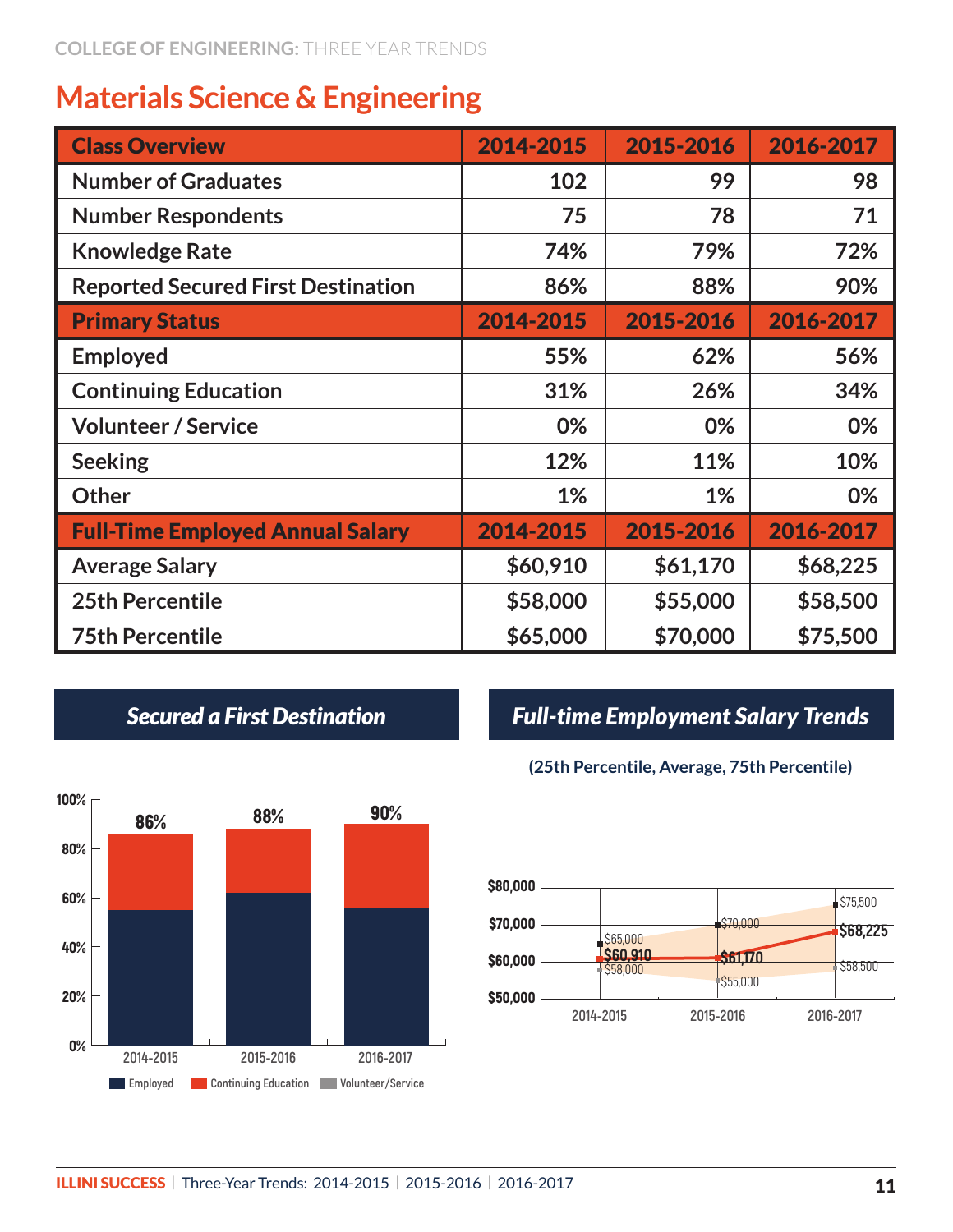### † Notes on Majors:

- **a**. The academic majors of (1) Engineering Mechanics and (2) Mechanical Engineering have been combined into the academic department of Mechanical Science and Engineering. This was due the need to protect the confidentiality of the smaller number of Engineering Mechanics graduates.
- **b.** Due to strong cross-campus partnerships and overlaps in course offerings between Engineering Physics (College of Engineering) and Physics (College of Liberal Arts and Sciences) these two majors are presented together in the Illini Success reports as "Physics."
- **c.** Systems Engineering and Design represents a recent departmental and major name change. In the 2014-2015 and 2015-2016 annual reports, this major is represented as "General Engineering." In the 2016-2017 report, and in future reports, it will be represented as "Systems Engineering and Design."

### \* Note on Annual Salary:

Our Institutional Review Board requires a minimum number of responses from full-time employed graduates in the sample to protect confidentiality. In our first two years of data collection, that minimum was set at 20 respondents. In 2016-2017, the minimum was revised to 10 respondents. When the minimum number of respondents was not achieved during our first year of campus-wide data collection (2014-2015), salary data were not reported. In subsequent years, when the minimum number of respondents was not achieved, salary data were combined over the two most recent years to calculate summary statistics. All cases where annual data were combined are denoted with an asterisk.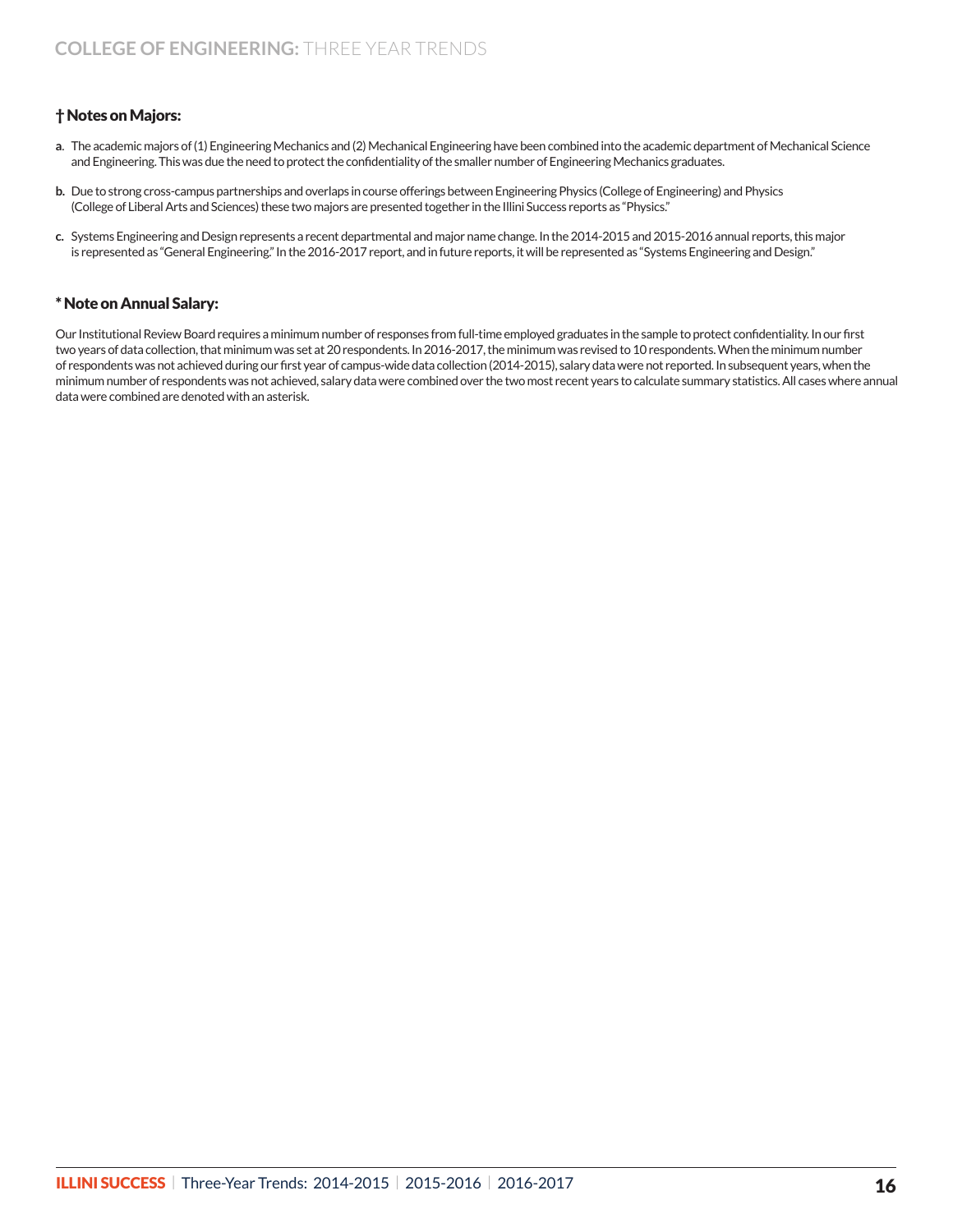### Employment Status Post Graduation

| <b>CAREER</b>          | <b>NUMBERS</b> |
|------------------------|----------------|
| Jobs                   | 40             |
| <b>Graduate School</b> | 24             |
| <b>Unknown</b>         | O              |
| <b>Still Looking</b>   |                |